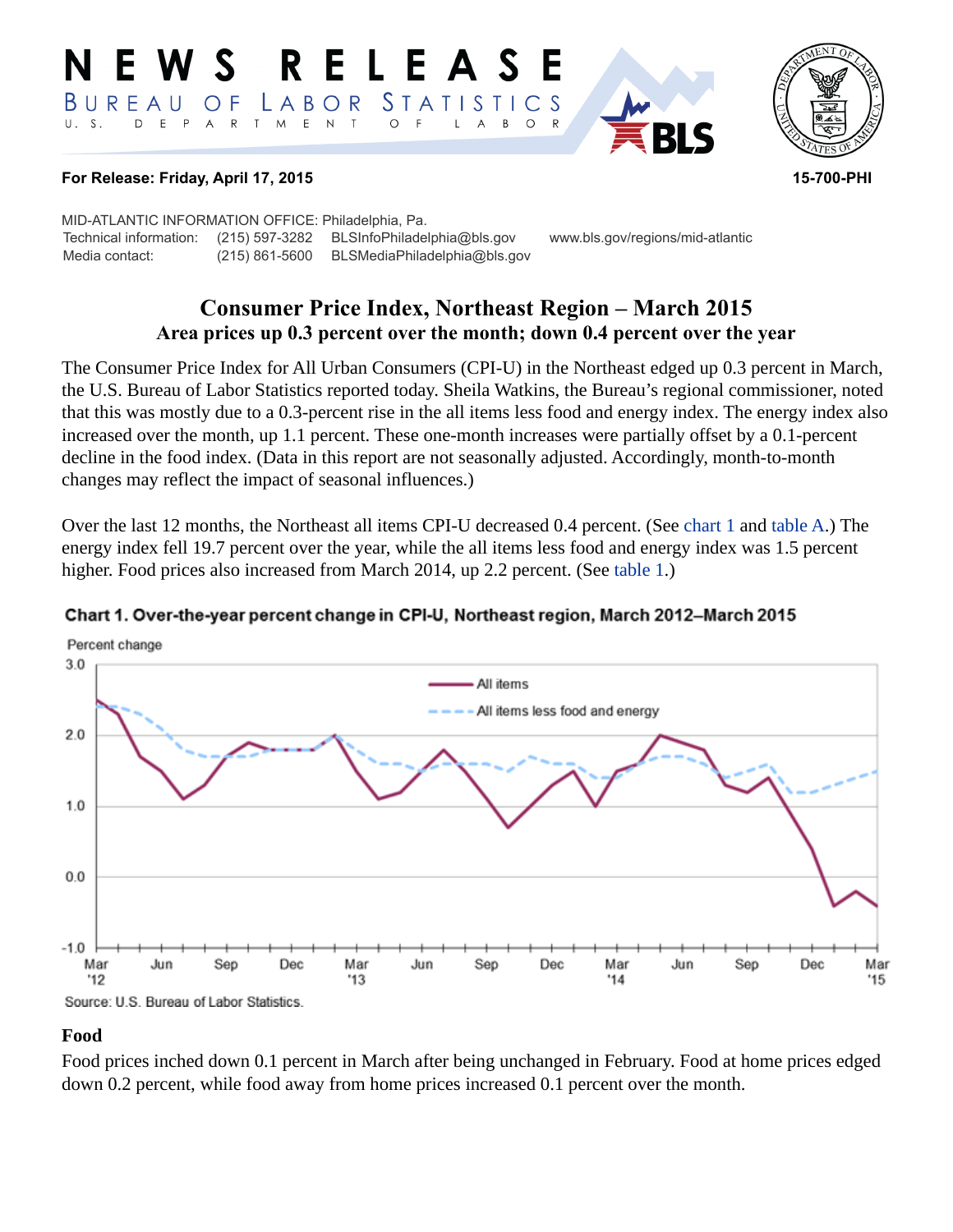From March 2014 to March 2015, the food index increased 2.2 percent. Food at home prices rose 2.1 percent over the year and prices for food away from home increased 2.3 percent.

## **Energy**

The energy index, which includes prices for household and transportation fuels, increased 1.1 percent since February, following nine consecutive one-month decreases. This was due to a 7.4-percent increase in the gasoline index, moderated by decreases in both electricity and utility (piped) gas service prices, down 5.1 and 3.4 percent, respectively.

The energy index fell 19.7 percent since March 2014—the largest 12-month decrease since September 2009. The decrease was mostly due to a 31.3-percent drop in gasoline prices. Prices for utility (piped) gas service also dropped over the year, down 16.5 percent—the largest 12-month decrease for this index since December 2009. The electricity index also decreased, down 0.4 percent.

## **All items less food and energy**

The index for all items less food and energy edged up 0.3 percent in March. Shelter prices rose 0.3 percent, led by higher prices for lodging away from home. The apparel index posted a seasonal increase, up 2.0 percent. Prices were also higher for new and used motor vehicles (0.8 percent) and household furnishings and operations (1.0 percent), while those for education and communication declined 0.1 percent.

Over the year, the index for all items less food and energy increased 1.5 percent, led by higher prices for shelter (2.2 percent). Prices were also higher for medical care (3.3 percent). Moderating the 12-month advance in the all items less food and energy index were lower prices for household furnishings and operations and recreation, down 0.7 and 0.1 percent, respectively.

| Month | 2011    |                 | 2012    |                 | 2013    |                 | 2014    |                 | 2015    |                 |
|-------|---------|-----------------|---------|-----------------|---------|-----------------|---------|-----------------|---------|-----------------|
|       | 1-month | $12 -$<br>month | 1-month | $12 -$<br>month | 1-month | $12 -$<br>month | 1-month | $12 -$<br>month | 1-month | $12 -$<br>month |
|       | 0.4     | 1.6             | 0.4     | 2.9             | 0.3     | 1.8             | 0.6     | 1.5             | $-0.2$  | $-0.4$          |
|       | 0.5     | 2.0             | 0.4     | 2.8             | 0.6     | 2.0             | 0.1     | 1.0             | 0.2     | $-0.2$          |
|       | 0.8     | 2.5             | 0.5     | 2.5             | 0.0     | 1.5             | 0.5     | 1.5             | 0.3     | $-0.4$          |
|       | 0.5     | 2.8             | 0.3     | 2.3             | $-0.1$  | 1.1             | 0.0     | 1.6             |         |                 |
|       | 0.5     | 3.2             | $-0.1$  | 1.7             | 0.0     | 1.2             | 0.4     | 2.0             |         |                 |
|       | 0.1     | 3.4             | $-0.2$  | 1.5             | 0.1     | 1.5             | 0.0     | 1.9             |         |                 |
|       | 0.2     | 3.6             | $-0.1$  | 1.1             | 0.2     | 1.8             | 0.1     | 1.8             |         |                 |
|       | 0.3     | 3.8             | 0.5     | 1.3             | 0.2     | 1.5             | $-0.3$  | 1.3             |         |                 |
|       | 0.1     | 4.0             | 0.5     | 1.7             | 0.1     | 1.1             | 0.0     | 1.2             |         |                 |
|       | $-0.1$  | 3.6             | 0.1     | 1.9             | $-0.4$  | 0.7             | $-0.2$  | 1.4             |         |                 |
|       | $-0.1$  | 3.2             | $-0.2$  | 1.8             | 0.1     | 1.0             | $-0.4$  | 0.9             |         |                 |
|       | $-0.3$  | 2.9             | $-0.3$  | 1.8             | 0.0     | 1.3             | $-0.5$  | 0.4             |         |                 |

## <span id="page-1-0"></span>**Table A. Northeast region CPI-U 1-month and 12-month percent changes, all items index, not seasonally adjusted**

**The Consumer Price Index for April 2015 is scheduled to be released Friday, May 22, 2015, at 8:30 a.m. (ET).**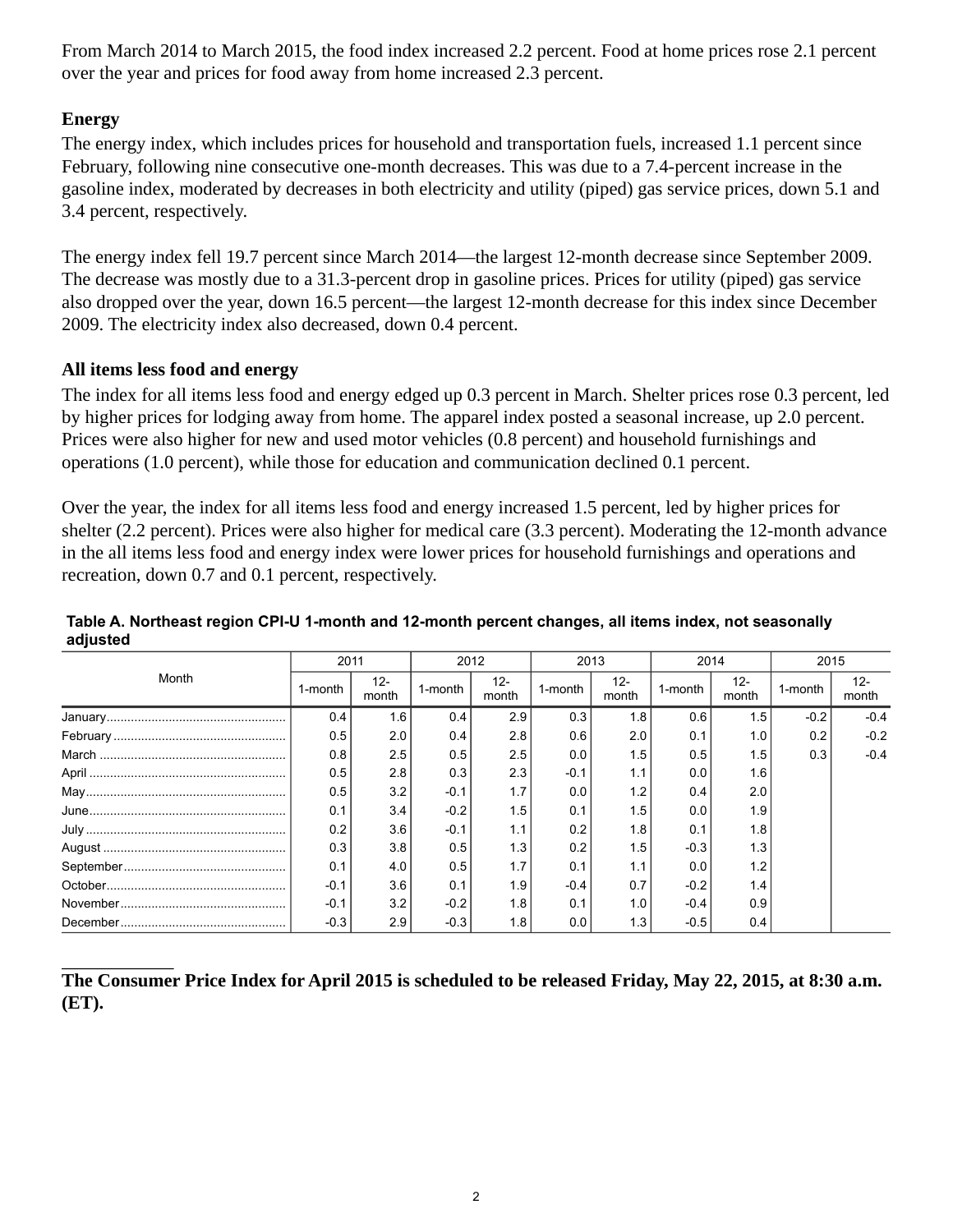# **Technical Note**

The Consumer Price Index (CPI) is a measure of the average change in prices over time in a fixed market basket of goods and services. The Bureau of Labor Statistics publishes CPIs for two population groups: (1) a CPI for All Urban Consumers (CPI-U) which covers approximately 89 percent of the total population and (2) a CPI for Urban Wage Earners and Clerical Workers (CPI-W) which covers approximately 28 percent of the total population. The CPI-U includes, in addition to wage earners and clerical workers, groups such as professional, managerial, and technical workers, the self-employed, short-term workers, the unemployed, and retirees and others not in the labor force.

The CPI is based on prices of food, clothing, shelter, and fuels, transportation fares, charges for doctors' and dentists' services, drugs, and the other goods and services that people buy for day-to-day living. Each month, prices are collected in 87 urban areas across the country from about 4,000 housing units and approximately 26,000 retail establishments--department stores, supermarkets, hospitals, filling stations, and other types of stores and service establishments. All taxes directly associated with the purchase and use of items are included in the index.

The index measures price changes from a designated reference date (1982-84) that equals 100.0. An increase of 16.5 percent, for example, is shown as 116.5. This change can also be expressed in dollars as follows: the price of a base period "market basket" of goods and services in the CPI has risen from \$10 in 1982-84 to \$11.65. For further details see the CPI home page on the Internet at [www.bls.gov/cpi](https://www.bls.gov/cpi) and the BLS Handbook of Methods, Chapter 17, The Consumer Price Index, available on the Internet at [www.bls.gov/opub/hom/](https://www.bls.gov/opub/hom/homch17_a.htm) [homch17\\_a.htm](https://www.bls.gov/opub/hom/homch17_a.htm).

In calculating the index, price changes for the various items in each location are averaged together with weights that represent their importance in the spending of the appropriate population group. Local data are then combined to obtain a U.S. city average. Because the sample size of a local area is smaller, the local area index is subject to substantially more sampling and other measurement error than the national index. In addition, local indexes are not adjusted for seasonal influences. As a result, local area indexes show greater volatility than the national index, although their long-term trends are quite similar. **Note: Area indexes do not measure differences in the level of prices between cities; they only measure the average change in prices for each area since the base period.**

The Northeast region is comprised of Connecticut, Maine, Massachusetts, New Hampshire, New Jersey, New York, Pennsylvania, Rhode Island, and Vermont.

Information in this release will be made available to sensory impaired individuals upon request. Voice phone: (202) 691-5200; Federal Relay Service: (800) 877-8339.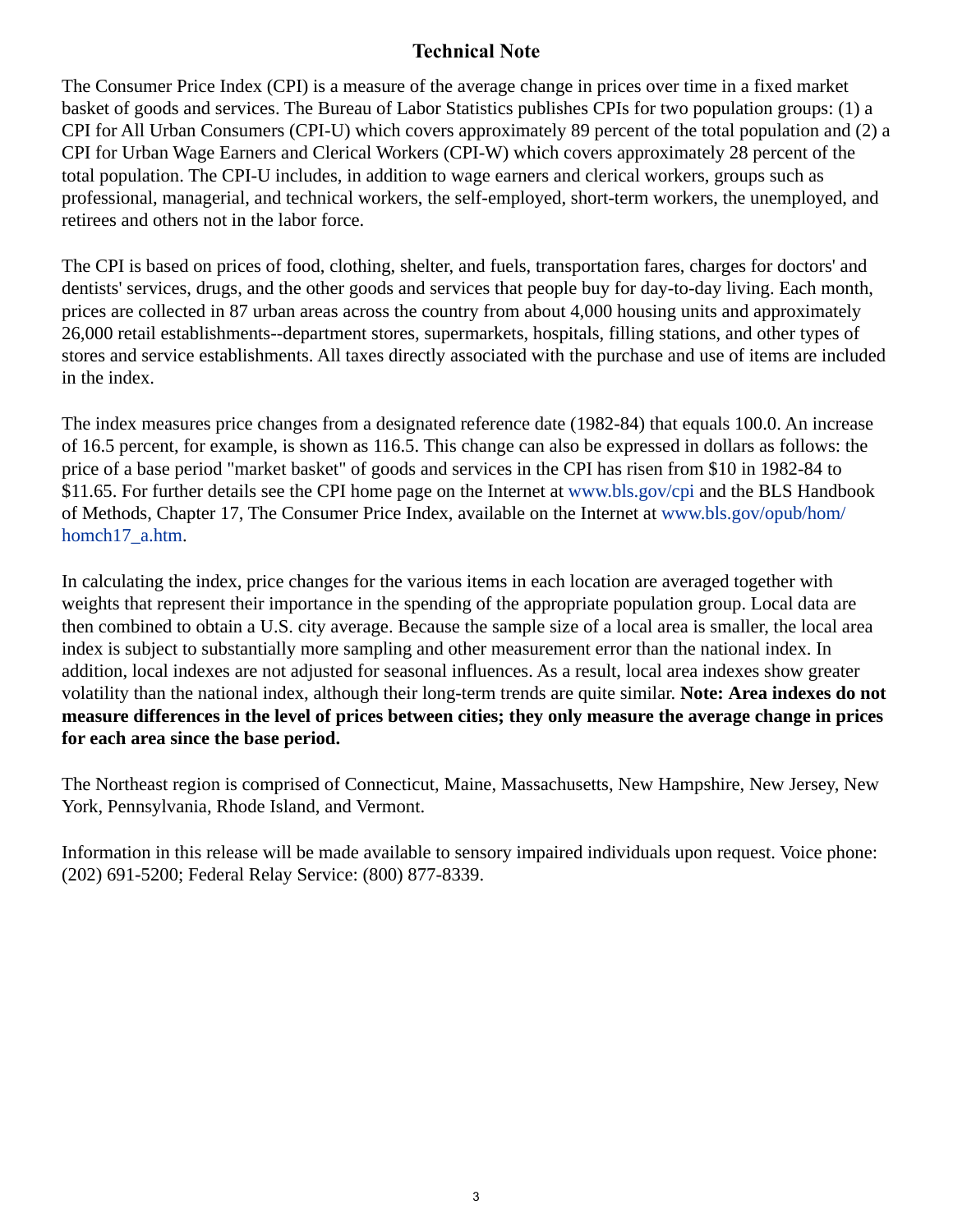### <span id="page-3-0"></span>**Table 1. Consumer Price Index for All Urban Consumers (CPI-U): Indexes and percent changes for selected periods, Northeast Region, (1982-84=100 unless otherwise noted) (not seasonally adjusted)**

|                                            |                          | Indexes      |              | Percent change from |              |              |              |
|--------------------------------------------|--------------------------|--------------|--------------|---------------------|--------------|--------------|--------------|
| Expenditure category                       | Historical<br>data       | Jan.<br>2015 | Feb.<br>2015 | Mar.<br>2015        | Mar.<br>2014 | Jan.<br>2015 | Feb.<br>2015 |
|                                            | W۳                       | 250.016      | 250.619      | 251.451             | $-0.4$       | 0.6          | 0.3          |
| All items (December 1977 = 100)            | $\overline{\mathcal{N}}$ | 393.699      | 394.648      | 395.958             |              |              |              |
|                                            | W۲                       | 250.774      | 250.897      | 250.658             | 2.1          | 0.0          | $-0.1$       |
|                                            | ŵ٨                       | 250.847      | 250.917      | 250.711             | 2.2          | $-0.1$       | $-0.1$       |
|                                            | ₩                        | 248.942      | 248.881      | 248.385             | 2.1          | $-0.2$       | $-0.2$       |
| Food away from home                        | ž                        | 256.799      | 257.064      | 257.287             | 2.3          | 0.2          | 0.1          |
|                                            | $\overline{\mathcal{N}}$ | 248.652      | 249.447      | 248.785             | 1.1          | 0.1          | $-0.3$       |
|                                            | W٨                       | 263.363      | 264.049      | 264.040             | 0.8          | 0.3          | 0.0          |
|                                            | W۲                       | 320.295      | 321.074      | 321.995             | 2.2          | 0.5          | 0.3          |
| Rent of primary residence (1)              | W٨                       | 321.124      | 321.961      | 322.538             | 2.7          | 0.4          | 0.2          |
| Owners' equivalent rent of residences (1)  | W                        | 332.339      | 332.996      | 333.117             | 1.9          | 0.2          | 0.0          |
| Owners' equivalent rent of primary         | $\overline{\mathbf{v}}$  | 332.166      | 332.815      | 332.929             | 1.9          | 0.2          | 0.0          |
|                                            | ۸Y                       | 225.280      | 226.898      | 220.864             | $-6.8$       | $-2.0$       | $-2.7$       |
|                                            | ۸Y                       | 203.231      | 204.961      | 198.476             | $-8.3$       | $-2.3$       | $-3.2$       |
|                                            | ķ                        | 201.727      | 203.334      | 193.794             | $-5.0$       | $-3.9$       | $-4.7$       |
|                                            | $\overline{\mathbf{v}}$  | 210.584      | 214.691      | 203.688             | $-0.4$       | $-3.3$       | $-5.1$       |
| Utility (piped) gas service (1)            | W٨                       | 169.493      | 165.164      | 159.589             | -16.5        | $-5.8$       | $-3.4$       |
| Household furnishings and operations       | W٨                       | 123.219      | 122.954      | 124.224             | $-0.7$       | 0.8          | 1.0          |
|                                            | ž                        | 127.778      | 131.201      | 133.810             | 2.2          | 4.7          | 2.0          |
|                                            | W۳                       | 195.235      | 195.156      | 198.706             | $-8.9$       | 1.8          | 1.8          |
| Private transportation                     | ۸V                       | 187.107      | 186.628      | 190.545             | $-9.7$       | 1.8          | 2.1          |
| New and used motor vehicles $(3)$          | ş                        | 97.019       | 97.384       | 98.195              | $-0.2$       | 1.2          | 0.8          |
|                                            | ķ                        | 144.923      | 145.396      | 145.298             | 0.6          | 0.3          | $-0.1$       |
| New cars and trucks $(3)$ $(4)$            | $\overline{\mathbf{v}}$  | 100.409      | 100.757      | 100.671             | 0.6          | 0.3          | $-0.1$       |
|                                            | W                        | 138.324      | 138.743      | 138.321             | 0.3          | 0.0          | $-0.3$       |
|                                            | ۸V                       | 148.559      | 150.518      | 154.140             | $-1.2$       | 3.8          | 2.4          |
|                                            | ۸V                       | 196.553      | 192.644      | 206.834             | -31.3        | 5.2          | 7.4          |
|                                            | W۲                       | 195.288      | 191.458      | 205.554             | $-31.3$      | 5.3          | 7.4          |
| Gasoline, unleaded regular (4)             | 巡                        | 193.172      | 189.577      | 204.223             | $-32.0$      | 5.7          | 7.7          |
| Gasoline, unleaded midgrade (4) (5)        | ž                        | 208.492      | 203.032      | 215.109             | $-29.5$      | 3.2          | 5.9          |
| Gasoline, unleaded premium (4)             | ž                        | 202.677      | 197.472      | 208.923             | $-28.1$      | 3.1          | 5.8          |
|                                            | ۸Y                       | 462.132      | 465.554      | 466.218             | 3.3          | 0.9          | 0.1          |
| Medical care commodities                   |                          | 374.814      | 379.834      | 378.847             | 3.8          | 1.1          | $-0.3$       |
|                                            | 초초청                      | 486.233      | 489.058      | 490.284             | 3.1          | 0.8          | 0.3          |
| Professional services                      |                          | 358.844      | 360.957      | 361.833             | 3.1          | 0.8          | 0.2          |
|                                            | $\sqrt{2}$               | 119.495      | 120.103      | 120.624             | $-0.1$       | 0.9          | 0.4          |
| Education and communication <sup>(3)</sup> | ۸M                       | 138.118      | 137.904      | 137.729             | 0.1          | $-0.3$       | $-0.1$       |
| Other goods and services                   | $\sqrt{2}$               | 448.803      | 444.710      | 445.092             | 1.5          | $-0.8$       | 0.1          |
| Commodity and service group                |                          |              |              |                     |              |              |              |
|                                            | 坐                        | 185.655      | 186.174      | 188.161             | $-3.7$       | 1.3          | 1.1          |
| Commodities less food and beverages        | ž                        | 150.020      | 150.688      | 153.552             | $-7.4$       | 2.4          | 1.9          |
| Nondurables less food and beverages        | M٢                       | 187.409      | 188.497      | 193.647             | -10.6        | 3.3          | 2.7          |
|                                            | W۲                       | 106.389      | 106.641      | 107.300             | $-1.8$       | 0.9          | 0.6          |

Note: See footnotes at end of table.